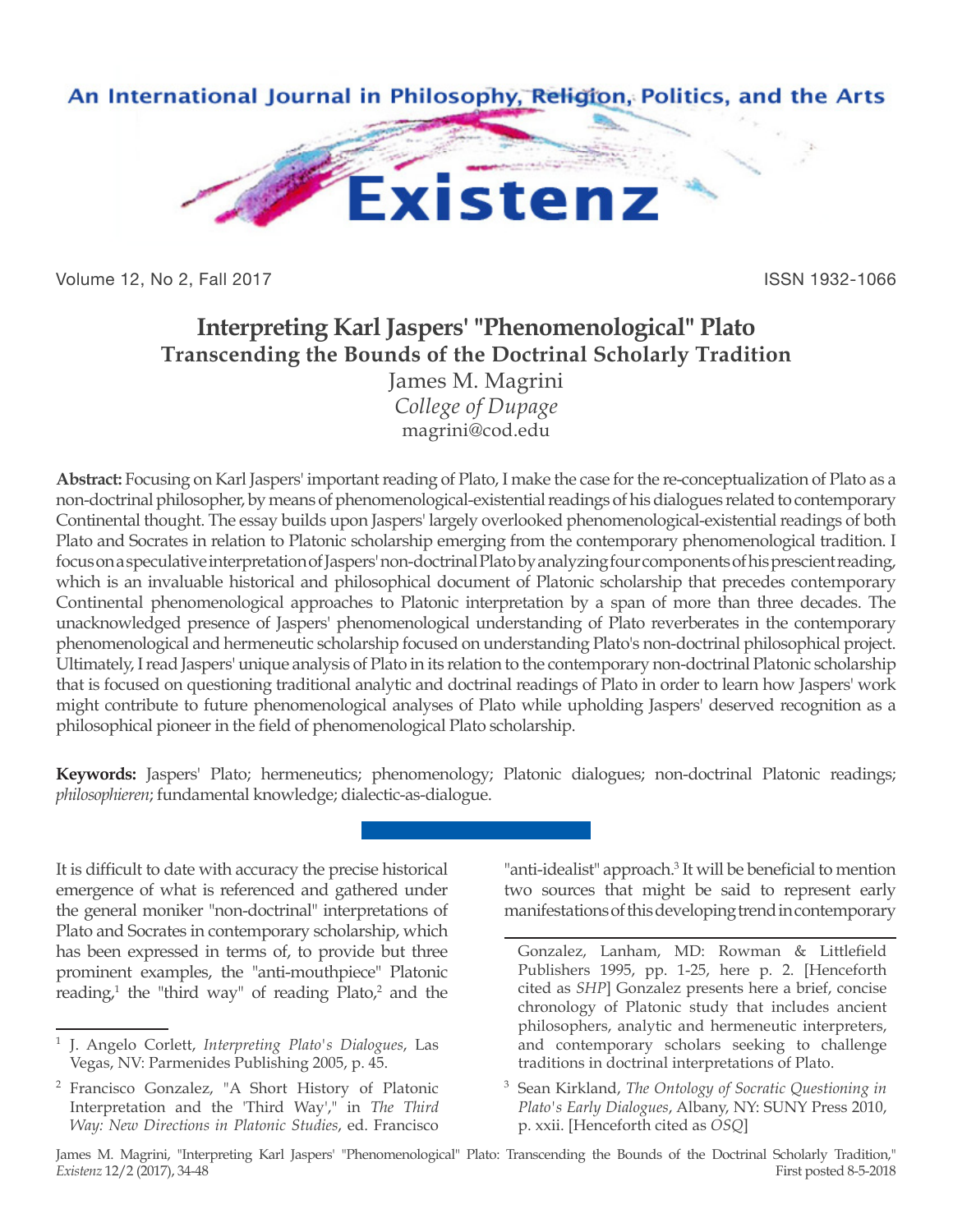Platonic scholarship, which challenge and break away from the familiar traditional analytic approach to reading Plato in terms of a doctrinal and systematic philosopher. First, I bring attention to the 1988 anthology of alternative essays on Plato and the dialogues edited by Charles Griswold Jr.<sup>4</sup> and second, I acknowledge the collected writings of Hans-Georg Gadamer focused exclusively on philosophical-hermeneutic readings of Plato's dialogues.<sup>5</sup> For it is interesting to note that Gadamer writes on such issues as the hermeneutics of facticity, finitude, and the nothingness at the heart of the human condition, language, and all interpretive activities; themes that contribute in part to inspiring contemporary phenomenological readings of Plato in the Continental tradition.

Besides *OSQ*, the other contemporary Continental study that is referenced throughout, which represents influential phenomenological studies of Plato's dialogues—both works make no mention of Jaspers, however—is Drew Hyland's *Finitude and Transcendence in the Platonic Dialogues*. 6 Already the reader should get a feeling for the diversity of such Platonic scholarship as introduced, because "non-doctrinal" readings cannot be tightly organized into an academic "school" of interpretive thought, that is to say, "non-doctrinal" readings do not adhere to strict and unwavering tenets of interpretation, nor do they adopt a common, singular, or agreed upon methodology. Although there is nothing resembling a codified, unified, or systematized "non-doctrinal" conceptual or interpretive framework to be applied across the field of scholarship, they do demonstrate what might be called "family resemblances." It is possible to understand some of the shared concerns of this diverse group of scholars, and this includes the more recent trend in this type of evolving interpretive work, namely, phenomenological readings of Plato and the dialogues, by attending to the following common thematic issues where various strands of scholarly interpretation might be said to

converge:

First, knowledge of the virtues in the dialectic is viewed as non-propositional in nature, as a form of philosophical understanding which is displayed—or better, instantiated—in praxis; second, philosophical understanding of the virtues cannot be taught through transmission, as from teacher to pupil (student) or from speaker to listener; third, unlike the scientific method, the dialectic-as-dialogue does not terminate in a final and definitive result, it does not yield a final product (*ergon*), neither is it transposable nor disposable; fourth, the relation to truth that the dialectic establishes is always limited because of the existential distance separating a human being from full revelation of the Being of virtue, due to the existential constraints of human finitude; fifth, there is a positive and experienceable philosophical element or content that, although eluding expression in propositional terms, is nevertheless present within the dialogues and must be drawn out through interpretive efforts attuned to the relationship between the dramatic form of the dialogue and its philosophical content; and sixth, to systematize Plato as a philosopher who embraces systematic doctrines is to disingenuously reduce the complex depth and vast scope of his philosophy.<sup>7</sup>

Although it is not vocalized in contemporary non-doctrinal readings of Plato that emerge from the Continental phenomenological tradition, nonetheless all six of these tenets are being expressed and developed in unique ways within Jaspers' readings of both Plato and Socrates.8 My primary focus here is to elucidate Jaspers'

<sup>4</sup> Charles Griswold, Jr. ed., *Platonic Writings/Platonic Readings*, New York, NY: Routledge, 1988. [Henceforth cited as *PWR*]

<sup>5</sup> For example, Hans-Georg Gadamer, *Dialogue and Dialectic: Eight Hermeneutic Studies on Plato*, transl. P. Christopher Smith, New Haven, CT: Yale University Press, 1980.

<sup>6</sup> Drew Hyland, *Finitude and Transcendence in the Platonic Dialogues*, Albany, NY: SUNY Press, 1995. [Henceforth cited as *FTP*]

<sup>7</sup> See James M. Magrini, *Plato's Socrates: Philosophy and Education*, Cham, Switzerland: Springer Press, 2018.

<sup>8</sup> Joanne Waugh, "Jaspers on Plato," in: *Karl Jaspers: On Philosophy of History and History of Philosophy*, eds. Joseph W. Koterski and Raymond J. Langley, Amherst, NY: Humanity Books, pp. 69-81, here p. 69 [henceforth cited as *JOP*]. My claim is that Jaspers' reading of Plato has been neglected in the Continental tradition focused on phenomenological-existential readings of Plato's dialogues. Waugh makes the more dramatic and sweeping claim that the many unique aspects of Jaspers' interpretation of Plato from "his study of the great philosophers," which Waugh believes crucial to an understanding of Plato, receive "insufficient recognition in most recent English-language Platonic scholarship" (*JOP* 69). It must be noted that as related to my current concerns, Waugh made this observation in 2003. Her essay focuses on reading Plato through the lens of philosophy as *philosophieren*. For Jaspers,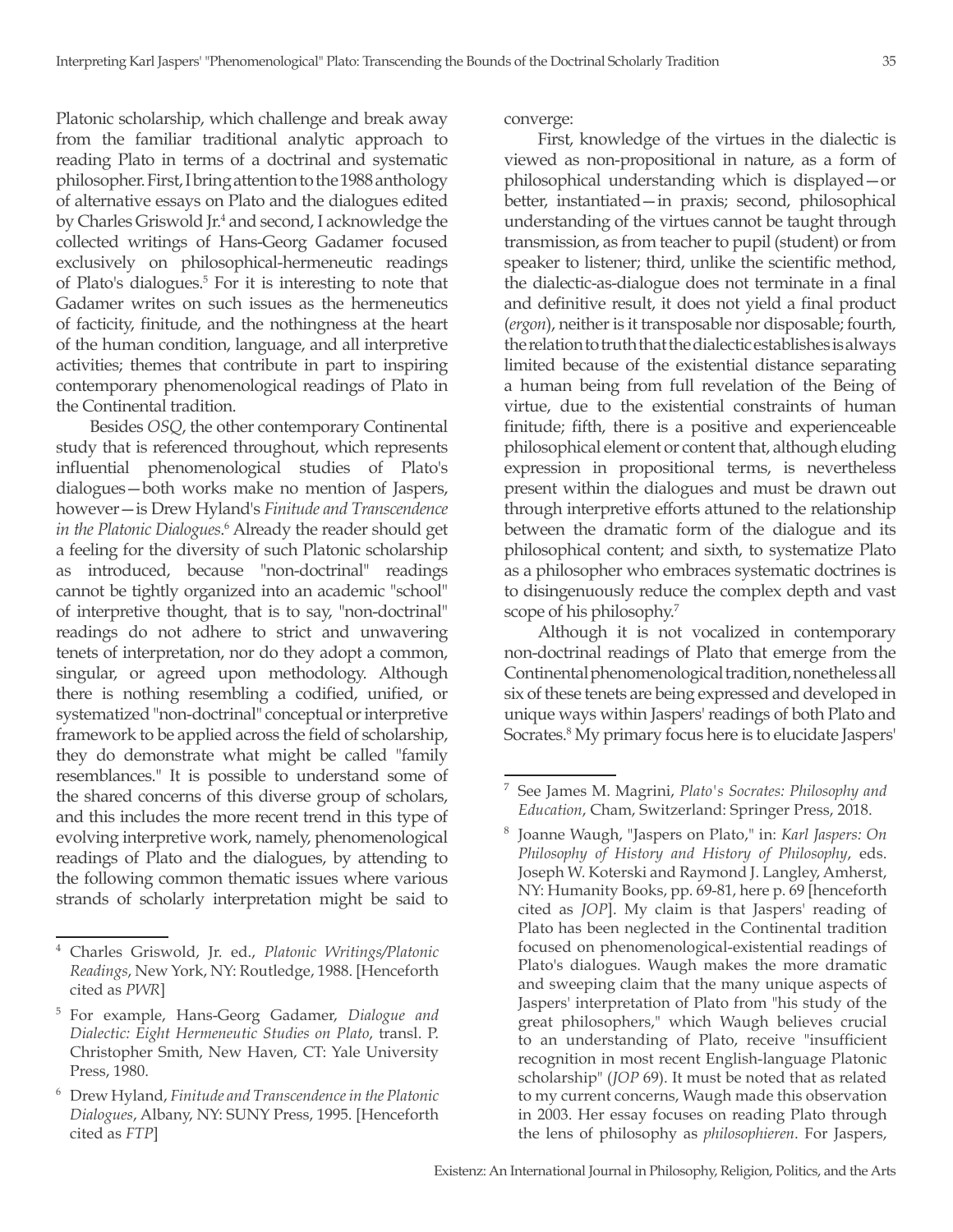unique non-doctrinal phenomenological reading of Plato that precedes contemporary Continental phenomenological approaches to Platonic interpretation by a span of more than three decades.<sup>9</sup> The essay is divided into four sections: (1) Jaspers' conception of philosophy as *philosophieren* from which inspiration is drawn for re-conceptualizing Plato, (2) Jaspers' essential claims used for grounding his non-dogmatic reading of Plato, (3) Jaspers' view of fundamental knowledge that is reminiscent of Platonic philosophy and the virtues, and (4) the emergence of fundamental knowledge through the unfolding of the dialectic-as-dialogue and its potential implication for human transcendence as a turning of the soul (*periagoge*) back to itself in a moment of philosophical-ethical enlightenment.

#### **Jaspers' Conception of Philosophy as**  *Philosophieren***: Inspiration for Re-Conceptualizing Plato**

My analysis of Jaspers' phenomenological Plato is not read through the conceptual lens of Jaspers' philosophy of *Existenz*. Albeit, my speculative reading does embrace key components of his philosophy as they are related to

*philosophieren* indicates that philosophy is a dynamic process, which in an ever-renewed fashion works toward deepening our understanding in communion with others. As related to Jaspers' Platonic interpretation, *philosophieren* denotes a life of inquiry attuned by the knowledge that philosophy is openended and, because of its unique mode of inquiry, can never provide definitive answers or solutions to the questions it poses or the problems it confronts. Waugh has contributed several studies of Plato that approach the philosopher from a non-doctrinal perspective. Her contributions are focused on the impossibility of separating so-called "Platonic" philosophy (as a system) from the context of the dialogues. I thank the anonymous reviewer of this essay for bringing my attention to this important commentary on Jaspers. I also thank the editor for offering valuable suggestions that contributed to greatly improving this essay.

Filiz Peach, "Phenomenology, History and Historicity in Karl Jaspers' Philosophy," in *Analecta Husserliana LXXXX* (2006), 45-64. Peach describes Jaspers' relationship to phenomenology as being different from both Edmund Husserl and Martin Heidegger: "The place of Jaspers' phenomenology in his philosophy is a complex issue. Although he uses the method of phenomenology he does not consider himself as a phenomenologist" (p. 45).

understanding Plato as a "non-doctrinal" thinker. The anti-idealist non-doctrinal reading of Plato, takes aim at the problem of a two-world metaphysics that has its ground in a quasi-Cartesian philosophical view that is anachronistically projected back onto Plato. Jaspers' *Existenz* philosophy holds a view about "traditional" metaphysics that is relatable, not to Descartes, but to Kant. For Peach, Jaspers' conception of

transcending-thinking (*transzendierenden Denken*)... mirrors the Kantian concept of reality and the self in the sense that transcending is grounded in the world of human experience,

and this indicates that Jaspers embraces a metaphysics that appears to retain the dualist "distinction between appearance (*phenomenon*) and the thing-in-itself (*noumenon*)."10 Jaspers' view might also be said to harbor the ontological difference—the difference between the ontic and ontological. To embrace the ontological difference, when challenged, in a way that is similar to criticisms leveled against Martin Heidegger's use of this distinction in *Being and Time*, as we find it in Theodor Adorno, which gives the distinct impression of a hypostatized concept of Being related to an object or entity.<sup>11</sup> The critique of the hypostatization of Being (The Fallacy of Hypostatization) as it might be understood in doctrinal readings of Plato's philosophy, manifests itself in the belief that the Forms (*eidoi*) can somehow become proper objects of a form of knowledge that is sure and certain. And, if it is possible to produce a definitive account of the Forms *in toto*, then this would indeed speak of a legitimate doctrine of forms in Platonic philosophy, the very notion that is challenged within Jaspers' non-doctrinal scholarship.

To further explore this issue, when the hypostatized notion of *Being* is understood in terms of objective reality, it can only be grasped through objective knowledge. This understanding in Platonic scholarship, as Waugh points out, restricts philosophical knowledge to prevailing knowledge and, in highly reductive terms, links the entirety of "Platonic thinking with prevailing knowledge" (*JOP* 73). This view radically closes off a phenomenological understanding of Plato, for the initial

<sup>10</sup> Filiz Peach, *Death, "Deathlessness" and Existenz in Karl Jaspers' Philosophy*, Edinburgh, UK: Edinburgh University Press 2008, pp. 45-6. [Henceforth cited as *DDE*]

<sup>11</sup> Theodor Adorno, *Jargon of Authenticity*, transl. Knut Tarnowski and Frederic Will, Evanston, IL: Northwestern University Press, 1973.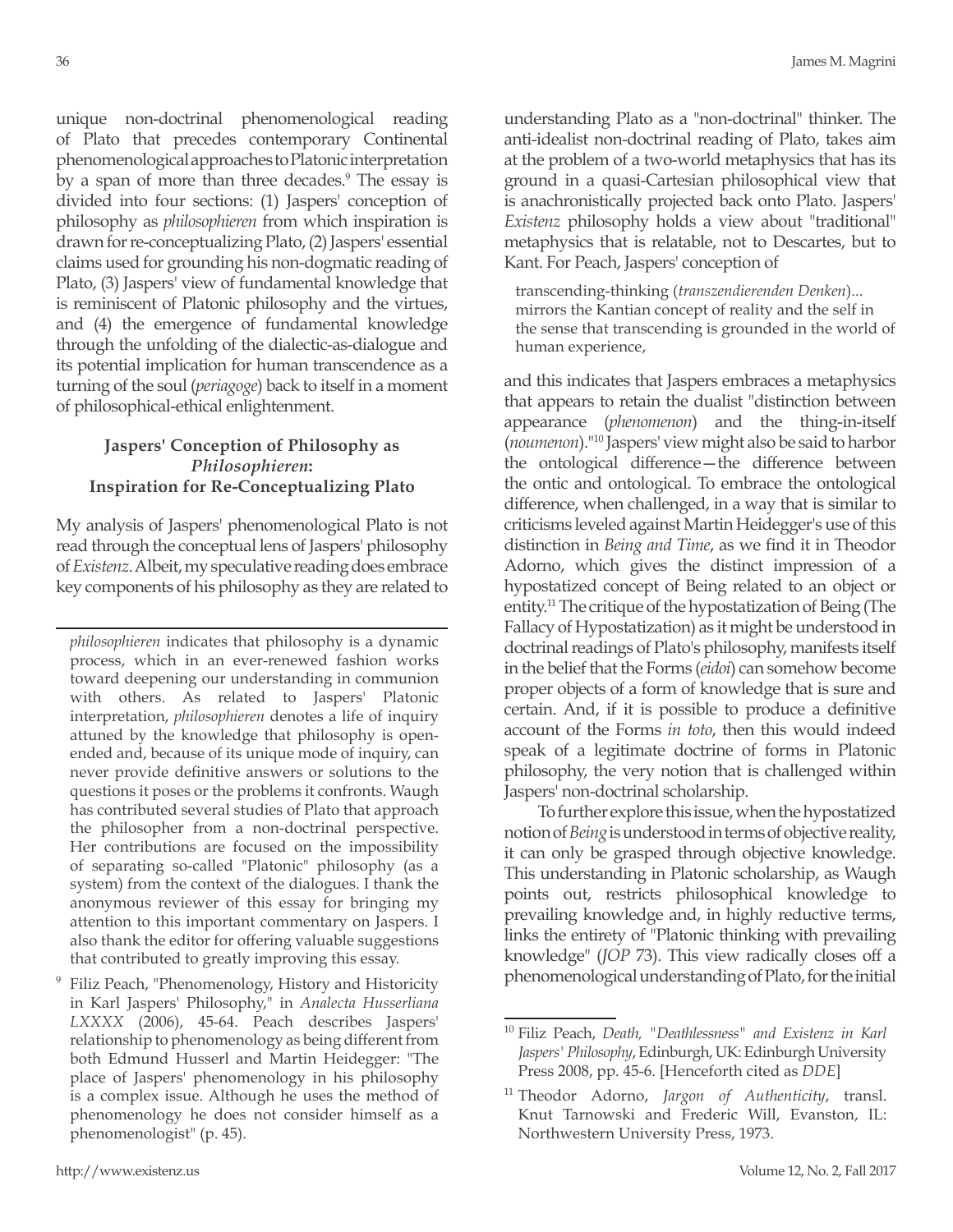appearing of the virtues to Socrates and his interlocutors are labeled spurious, and worse, discounted as mere appearances, when virtues manifest as opinions and beliefs (as the doxastic requirement of the dialectic, as for example in, "tell me what you believe about virtue x") that are crucial for getting the dialectic started. As Sean Kirkland points out, such appearances are separated from the objective realm of true Being since the "'independence' of the object from our initial human reception of it will almost certainly be taken to entail a separation of being from appearing" (*OSQ* 18). Just from these brief remarks, it is clear that by attempting to read Plato directly through the conceptual lens of *Existenz* philosophy one risks the potential dangers associated with reconfirming the traditional metaphysical aspects of Plato's philosophy that contemporary non-doctrinal Platonic scholarship seeks to challenge and put into question. However, recognizing this potential problem as outlined, there is a way to accept along with Jaspers that there are existential-transcendent aspects of human existence that can nevertheless be experienced in a legitimate manner without falling victim to the critique of a two-world metaphysics, despite their ineffable nature of always exceeding the human's limited form of understanding. When talking of Being in relation to Jaspers' reading of Plato, the existential can be conceived as inseparable from its manifestations which indicates, when this perspective is linked to a phenomenological understanding of Plato, that the initial appearance of the virtue that is questioned and clarified in the context of the dialectic is inseparable from the Being of virtue, as its presence manifests in obscure ways in daily life with varying degrees of intensity.

The understanding of Jaspers' conception of philosophy and its task are crucial in approaching a non-doctrinal re-conceptualization of Plato. Authentic philosophy for Jaspers is *philosophieren*, which indicates that philosophy is an activity rather than a coherent set of organized doctrines or dogma, for it resists the drive to produce a "body of didactic principles purporting to be definitive and complete."12 Jaspers emphasizes the "on-the-wayness" of philosophy in its ever-renewed dynamic unfolding, through which the deepest existential possibilities for a human's Being-in-theworld might be revealed. Two sources of philosophy that are crucial for Jaspers as well as for Plato are wonder and skepticism: Wonder inspires questioning, while "man's doubt in the knowledge he has attained gives rise to critical examination" (*WTW* 17). In its essence, *philosophieren* searches for an authentic awareness of the human condition, for an understanding of oneself, others, and the world, and this occurs when we are confronted by and respond to ultimate situations (*Grenzsituationen*), the so-called existential "situations which we cannot evade or change" (*WTW* 20), but when responding to them, human lives hold the potential to become meaningful in a variety of ways. As authentic philosophers, we can never "forget that we must die, forget our guilt, and forget that we are at the mercy of chance" (*WTW* 20). Indeed, Plato's dialogues are dramatic literary records of the philosopher's response to ultimate situations in his efforts to understand them. Philosophy is not about formulating theories or devising calculative plans to confront such existential situations, for true philosophy does not reside above the human condition in a free-floating theoretical manner, nor does it work out technical-empirical machinations in response to the ultimate problems of life. Rather, in an engaged mode of Being-in-the-world, as a necessary life activity, task, and vocation, its essence is revealed within our actual experience of living it and doing it, and this is why philosophy for Jaspers, much like Plato, is a process of "learning how to live" (*WTW* 125), which is to say, learning how to question our living ideas in such a way that within our discourse, aimed at the revelation and communication of those ideas, thought and *praxis* are inseparable.

The focus on discourse, as related to Plato and the practice of the dialectic, bespeaks the ultimate source of philosophy for Jaspers, namely, the "will to authentic communication" (*WTW* 26), which embraces and attunes us to all the other sources. Philosophy occurs only in dialogue and through open-ended communication where dogmatism and closedmindedness are eschewed, and only in sustained and ever-renewed conversation is the manifestation of truth possible. Truth, in terms of fundamental knowledge, does not occur because of the process, rather it happens as a possibility only within the process, for the presence of the Being, "resides only in unreserved communication between men who live together and vie with one another in a free community," which indicates that the practice of philosophy, as a life-project or task, is a "loving contest in which each man surrenders his weapons to the other" (*WTW* 26). Doing philosophy,

<sup>12</sup> Karl Jaspers, *Way to Wisdom: An Introduction to Philosophy*, transl. Ralph Manheim, New Haven, CT: Yale University Press 1954, p. 12. [Henceforth cited as *WTW*]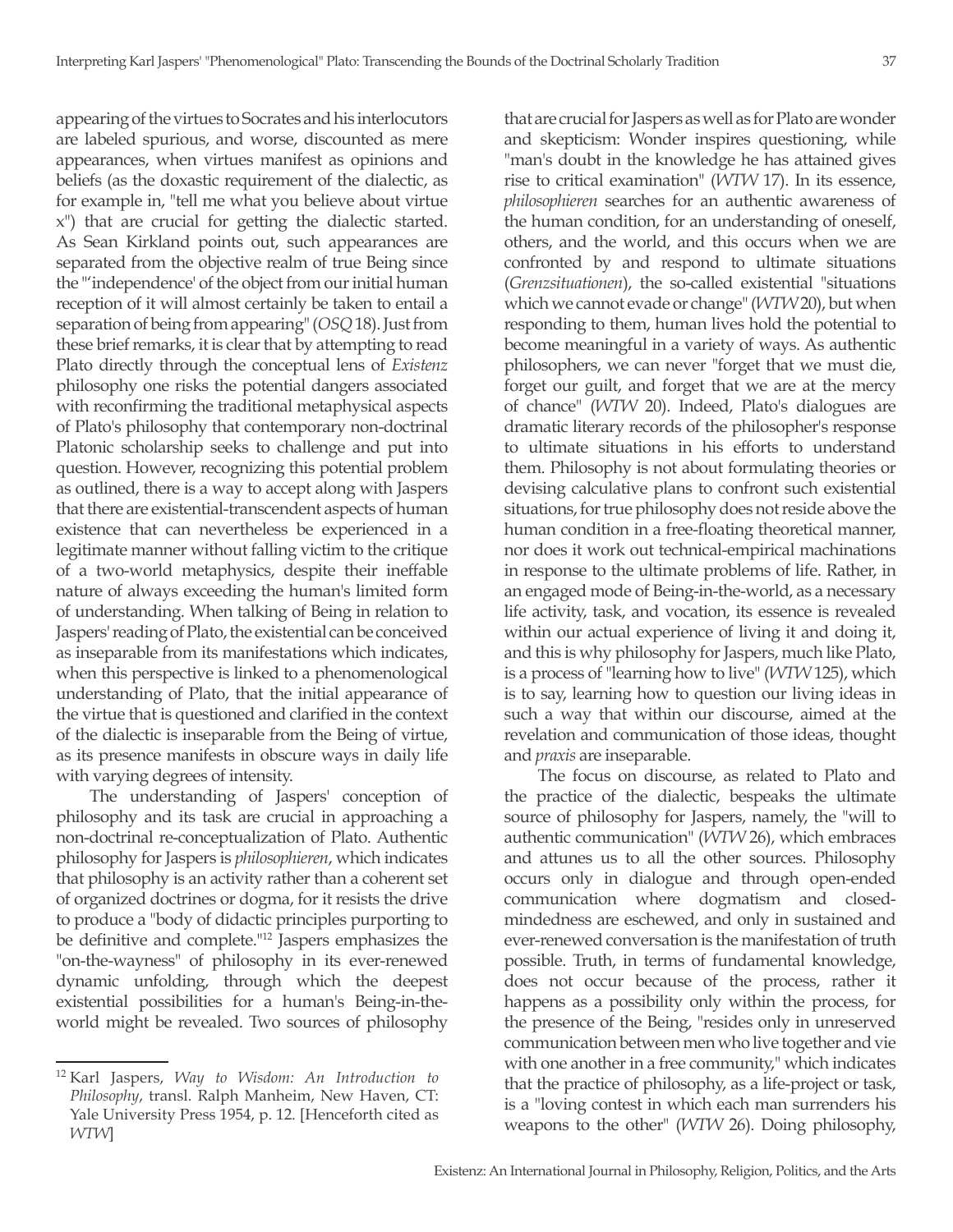as Jaspers understands it, as a communal practice, holds the potential to inspire a sense of self-awakening through self-understanding. *Philosophieren* recognizes that authentic thinking occurs within a context that seeks to establish a relationship with Being or what might be termed the primal mystery within all things, which at once envelops all things, and which is present in ways that are obscured and oblique, in ways that call for philosophy to attempt to elucidate it, to wrest it from concealment, all the while working to preserve and shelter that which must always remain "present as mystery" (*WTW* 177).

According to Jaspers, the authentic philosopher's task is grounded in the "unconditional imperative," which is an imperative that "precedes every aim, it is that which determines all aims," and this indicates that the unconditional imperative is not the object of the will but rather "its source" (*WTW* 55). So monumentally weighty is the unconditional imperative that "it decides the ultimate basis of a man's life, which determines whether it is significant or meaningless" (*WTW* 57).13 This unconditional imperative is not innate to human beings, and must be revealed "through lucidity that is the product of reflection" (*WTW* 56), and when it makes its presence known, a monumental decision must be made with regard to its appropriateness for a given task, in relation to one's inner Being, for it is identical with one's disposition (*hexis*). This relates to Jasper's reading of Plato, to the normative implications of the unconditional imperative, for the ultimate imperative instantiates an awareness of self in terms of "what I ought to be" (*WTW* 55), what I ought to do and, moreover, what we ought to do. As opposed to remaining immutable once it is discovered, the potential exists through the philosophical life that the unconditional imperative "can be transformed in rebirth" (*WTW* 56). Indeed, the unconditional imperative is born, has its origins, to return to the nature of true philosophy, out of the desire to transcend one's present conditions, in fleeting moments of partial enlightenment, and to struggle in an attempt to change what we are in the isolated and individuated moment of the present, with an eye to both the future and beyond, what might potentially be eternal and infinite. Since no discursive logical arguments can be offered in defense of the unconditional imperative, no categorical reasons exist to demonstrate the necessity that we dedicate ourselves to heeding its call and address, to place ourselves under its charge and law, Jaspers claims that this requires from the authentic philosopher—much like Socrates and Plato—to follow "it in faith and awareness" (*WTW* 57).

#### **The Platonic Standard, The Dogmatic Tendency: Jaspers' Non-Doctrinal Approach to Plato**

Both non-phenomenological and phenomenological approaches to non-doctrinal Platonic interpretations are traceable to the dichotomy initially emerging from Diogenes Laertius (*Lives of the Eminent Philosophers*) in terms of the false dichotomy between skeptical and doctrinal readings of Plato. Francisco Gonzalez informs us, Diogenes "tells us that an interpretation of a Platonic dialogue must decide, among other things, whether statements in it are meant to establish Plato's own doctrines...or to refute the interlocutor" (*SHP* 5). The skeptical reading is confined to the opinions of Socrates and the interlocutors, and the reader should not take these opinions as comprising any type of systematic philosophical doctrine. This type of reading, which is eristic in nature, yields no positive philosophical content. The doctrinal reading, on the other hand, does extract a definitive and positive message or content from Plato's dialogues, but this so-called content is possible only because Plato's philosophy is understood as systematic or doctrinal in nature. Jaspers' disagrees with both of these approaches to Plato, stating, with respect to the skeptical reading: eristic discourse that "serves no other purpose than to annihilate the enemy is a very different matter from the discourse

<sup>&</sup>lt;sup>13</sup> Mike H. Awalt, "Writing the Disaster: Inscriptions of the Self," in *Death, Suffering, Identity*, ed. Daniel Primozic, New York, NY: Rodopi Press 2002, pp. 5-19, here p. 9. Jaspers identifies Socrates as the "purest example" of a person embracing the unconditional imperative and living under its directives, making "no concession" and refusing "to avail himself of the opportunity for flight," thus dying "happy, staking everything on his faith" (*WTW* 53). One needs only to look at the *Apology* where Socrates describes to the jury his life-task and vocation in the service of the Delphic god. One can also find in Plato this dedication to the unconditional imperative, for Awalt makes the compelling case that Plato's entire life was dedicated to "living the disaster," that is to say, doing philosophy and writing as a rejoinder to the situation within which he found himself in and against which he struggled. It is possible to state that for Plato the ultimate or unconditional imperative was living the death of Socrates, for the "reality of Socrates' death won't go away and must be written again and again" (p. 9).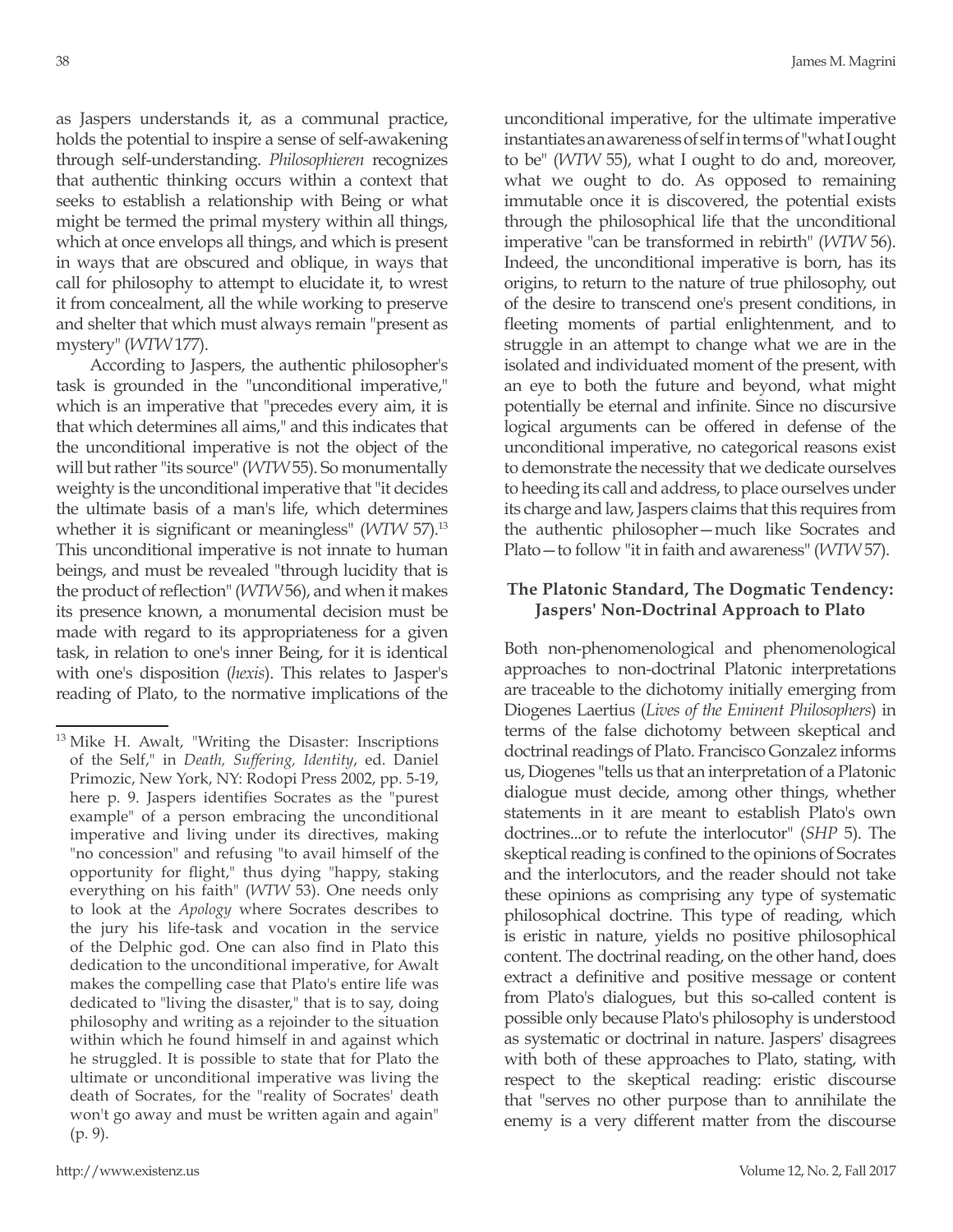aimed at communication with a view to the truth."14 In relation to the doctrinal view Jaspers objects to the interpretations by Eduard Zeller and instead cautions, when attempting to reduce Plato's philosophy to the "form of a comprehensive doctrine": we encounter a host of irresolvable problems, not the least of which is "destroying existing structures for the sake of a rational system that can never be anything but imaginary" (*PA* 7). To elucidate a doctrinal reading of Plato, I turn briefly to the scholarship of William and Mabel Sahakian who demonstrate a paradigmatic exercise in rigidly systematizing every aspect of Plato's thought.15

The authors' systematizing of Plato includes the strict categorization of Plato's various theories or doctrines of knowledge and reality expressed in terms of epistemological essentialism (asserting a noetic grasp of Plato's Forms by means of applying the dialectic) and in terms of metaphysical dualism (doctrine of the Forms or Ideas—reality *versus* appearance), both of which affect how we view humans and the world, and the ways of how knowledge relates to the world. Sean Kirkland argues that what we encounter in such a doctrinal reading is a quasi-Cartesian ontology or worldview and epistemology projected back onto Plato in an anachronistic manner (*OSQ* 11). Sahakian and Sahakian also identify doctrines (for example the Doctrine of Anamnesis) along with identifying an essentialist theory of ethics and values, even in the various myths in order to buttress their claims for a doctrinal Plato. This poses a multitude of problems for interpreters, given the ambiguity involved in Plato's practice of incorporating myths together with reasoned argumentation (*logos*). In such doctrinal interpretations of Plato, the dialectic is embraced as a sure and certain truth-divining method, which when applied with philosophical acumen, ascertains and procures truth that is beyond skepticism. The dialectic allows Socrates to glean truth of the Forms (*eidoi*) and ultimately the Idea of the Good (*agathon*) with categorical certainty, in terms that are allegedly consistent with and expressible through propositions.<sup>16</sup> When embracing a doctrinal

- <sup>15</sup> William Sahakian and Mable Sahakian, *Plato*, Boston, MA: Twain Publishing, 1977. [Henceforth cited as *P*]
- <sup>16</sup> See Francisco Gonzalez, *Dialectic and Dialogue in Plato: Plato's Practice of Philosophical Inquiry*, Evanston, IL: Northwestern University Press 1998, pp. 209-45.

view of Plato's philosophy, one must, out of necessity, either ignore or attempt to explain, in relation to a unified and completed system or one in development, the various dialogues of Plato that are *aporetic* in nature and end in bewilderment, where the quest for a trustworthy definition of the virtue in question eludes Socrates and his interlocutors as we find in the *Republic Book I*, *Charmides*, *Laches*, *Meno*, and *Theaetetus*. 17 Contributing to this line of reasoning, Waugh argues, when making the error of reducing philosophical truth to prevailing knowledge, or the knowledge of objects, we perpetuate "a view of language and philosophy in which the fact that Plato wrote dialogues is irrelevant to his philosophy and to knowledge" (*JOP* 77). For Waugh, Platonism instantiates a "series of philosophical commitments" (*JOP* 75) to such an understanding of philosophy, that manifests in a systematic pursuit of propositional or formable knowledge.

For Jaspers, there is an authentic Platonic standard

- [Henceforth cited as *DDP*] In relation to the doctrinal idea of propositional knowledge of the virtues, Gonzalez also talks of a form of knowing that is linked with the philosopher-rulers understanding and practice of the dialectic in the Republic. When the dialectician moves from the hypothetical method of *dianoia* to glean truth in a moment of noetic insight—when graduating beyond discursive modes of inquiry—the first principles and socalled objects of intelligible thought are known with axiomatic certainty, that is, with the unwavering and unquestioned veracity of mathematical principles.
- <sup>17</sup> Gregory Vlastos, *Socrates, Ironist and Moral Philosopher*, Ithaca, NY: Cornell University Press, 1991. To use the term "doctrinal" as related to Platonic studies includes critical methodological approaches to interpretation that emerge from developmentalist and unitarian perspectives. The former holds that Plato's systematic philosophy develops and evolves over the vast corpus—which means that the historical-temporal unfolding of Plato's writings instantiate, because they chart, the development of the progressive and ever-maturing system of philosophy. The latter one indicates that a gradually developing philosophical message or system emerging from the dialogues that Plato's thought is unified—and hence organized and systematized—and that each dialogue has its own unique manner of presenting and revealing for the reader aspects or components of that holistic and unified view. The former type of doctrinal reading is famously expressed in the scholarship of Vlastos and the latter species of doctrinal interpretation is embraced by Sahakian and Sahakian.

<sup>14</sup> Karl Jaspers, *Plato and Augustine*, transl. Ralph Manheim, ed. Hannah Arendt, New York, NY: Harvest, 1962 pp. 24-5. [Henceforth cited as *PA*]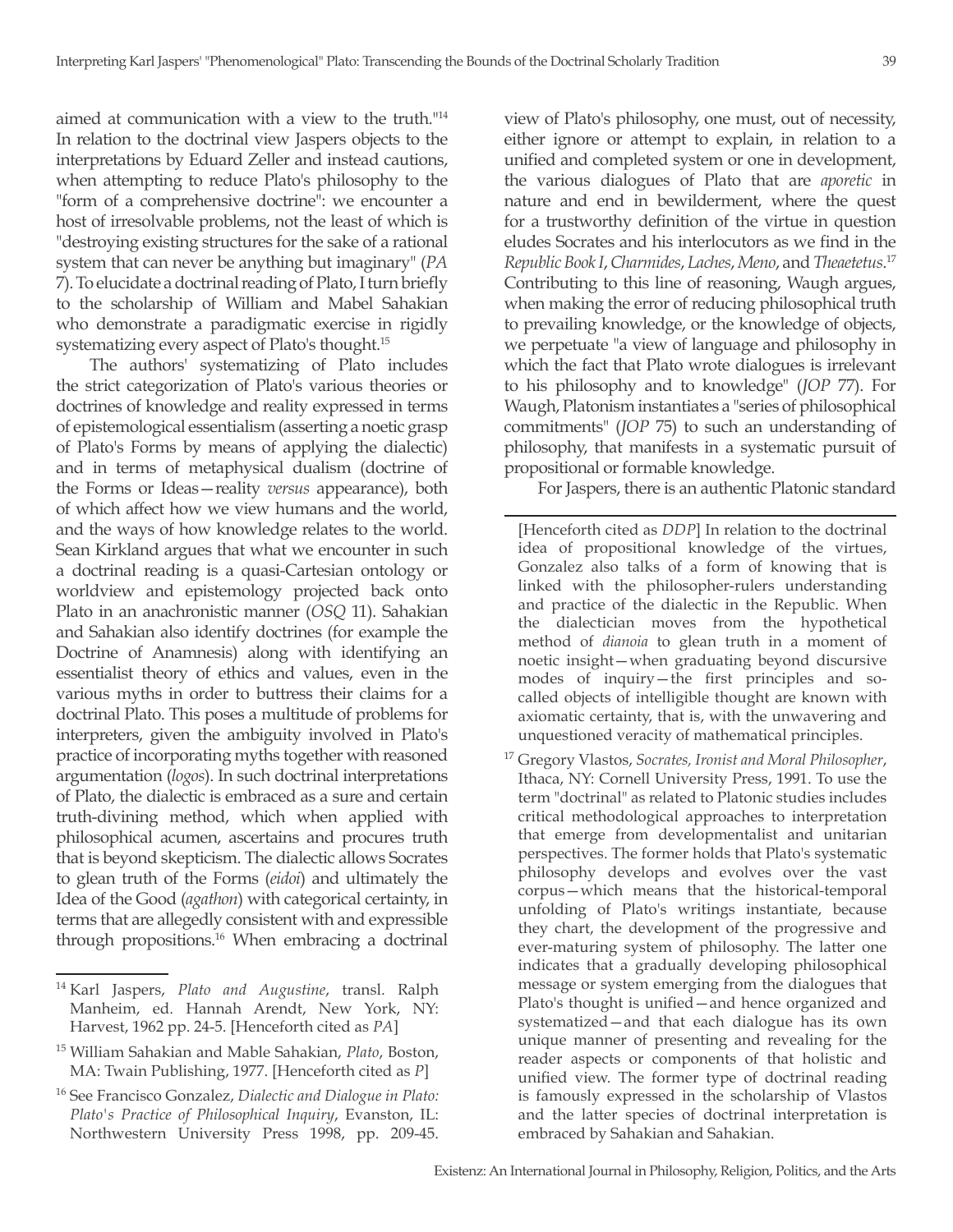of philosophizing that stands beyond the dogmatic tendency in scholarship of systematizing Plato, and he is unequivocal on this matter: "There is no explicit system and no indication of the stages of Plato's development," rather the sense of wholeness that encompasses his thought is to be found in the act of philosophizing itself, which "pervades the entire work and defies exact formulation" (*PA* 7). For Jaspers, Plato's philosophy is a form of freedom that thinks and speaks from out of an originary "scene of growing awareness, not a communication of immutable truths," and hence is never reducible to a system, and what remains true throughout the dialogues Plato wrote, is that the "idea of the enduringly true" resists codification and reification within a set of definitive doctrines, for it "fundamentally and essentially evades objective knowledge, direct statement, or adequate formulation" (*PA* 49). As related to the views of contemporary non-doctrinal Platonic scholarship, Jaspers resists the interpretive

tendency toward conclusive dogma, the shift from fluid ideas to a congealed Idea of being, from a playful reading of signs to an externalized objective knowledge, from experimental thinking to the finished product of thought. [*PA* 57]

Although drawing a distinction between early and later dialogues, with the early ones drawing inspiration directly from "the living Socrates" (*PA* 14), Jaspers finds a consistent and unifying theme that runs throughout the entire corpus of Plato's writings, namely, the manner in which human excellence (*arete*), as it relates to the ethical life, manifests itself within the dialectic. *Arete* is not viewed as a destination toward which the dialectic inevitably leads, in terms of an attainable end, but rather as a philosophical ideal toward which those who pursue knowledge of *arete* and self-awareness are directed. It represents the "radiance of an excellence that shows itself in contest," which is in essence the knowledge that is revealed in the "actuality of thinking action," the knowledge, or better, the fundamental knowledge, that is one with the primal mystery and a human being's character or disposition (*hexis*), of those "who act well," relates at once to the soul and what ought to be done as an imperative of the good life (*PA* 14). It is this pursuit of the ideal and perfected notion of *arete* that drives the Platonic philosophical project, which thinks through the inspiration it receives from this perfected vision of arete, revealed in and through the fleeting light of Being, while understanding that *arete* can never be brought to full disclosure because its Being in its essence remains concealed, it recedes from full disclosure, and this is why in philosophy's pursuit of *arete*, "its positions are always changing" and the "ultimate answer is never given" (*PA* 16).<sup>18</sup> With this understanding of the openendedness of philosophical discourse, it is evident that the good life is never at an end, always in the process of being restructured and reinterpreted through ceaseless questioning, and this, in one form or another, is what is present to all the dialogues according to Jaspers: "What is already present in the early dialogues runs through the whole of Plato's philosophizing, whose power of growth seems to know no limits" (*PA* 16).19 Indeed, what

<sup>&</sup>lt;sup>18</sup> Gregory Fried, "Back to the Cave: A Platonic Rejoinder to Heideggerian Postmodernism," in *Heidegger and the Greeks: Interpretive Essays*, eds. Drew Hyland and John Manoussakis, Bloomington, IN: Indiana University Press, pp. 157-76. [Henceforth cited as *BTC*] Within Gregory Fried's phenomenological reading of Plato's Socrates, the crucial distinction is made between what Fried terms *zetetic* philosophy (to seek) and *echonic* philosophy (to have), which consitutes the marked difference between Socratic skepticism and the idealized philosophy of the philosopher-rulers of the *Republic*. Similar to Jaspers, Fried makes the case for *echonic* or idealized imagery inspiring, keeping alive, and driving on the *zetetic* and skeptical quest for truth in Plato's philosophy. Here again, we find such a notion expressed by Jaspers incorporating different terms when he analyzes the so-called "Doctrine of the Immortal Soul," informing the reader that Socrates, from whom Plato drew profound influence, viewed the idea of an immortal soul as an ideal from which to draw inspiration for philosophizing and living. The immortal soul is not based on rational proof, but rather its acceptance represents the "'venture' of living in hopes of immortality," worthy of our devotion for "peace of mind demands such ideas," but Socrates always guarded "against any certainty that might be regarded as a possession conferred by knowledge." See Karl Jaspers, *Socrates, Buddha, Confucius, Jesus*, transl. Ralph Manheim, ed. Hannah Arendt, New York, NY: Harvest Books 1962, p. 14. [Henceforth cited as *SBCJ*]

<sup>19</sup> Drew Hyland, *Finitude and Transcendence in the Platonic Dialogues*, Albany, NY: SUNY Press 1995, p. 9. It is this line of interpretive thought that moves away from the strict division of the dialogues as found in developmentalist readings, that is expressed in similar if not identical terms by Hyland in his phenomenological reading of Plato. Hyland claims that in every dialogue the recognizable and indelible phenomenological themes of finitude (limitation) and transcendence are present and this contributes to the development of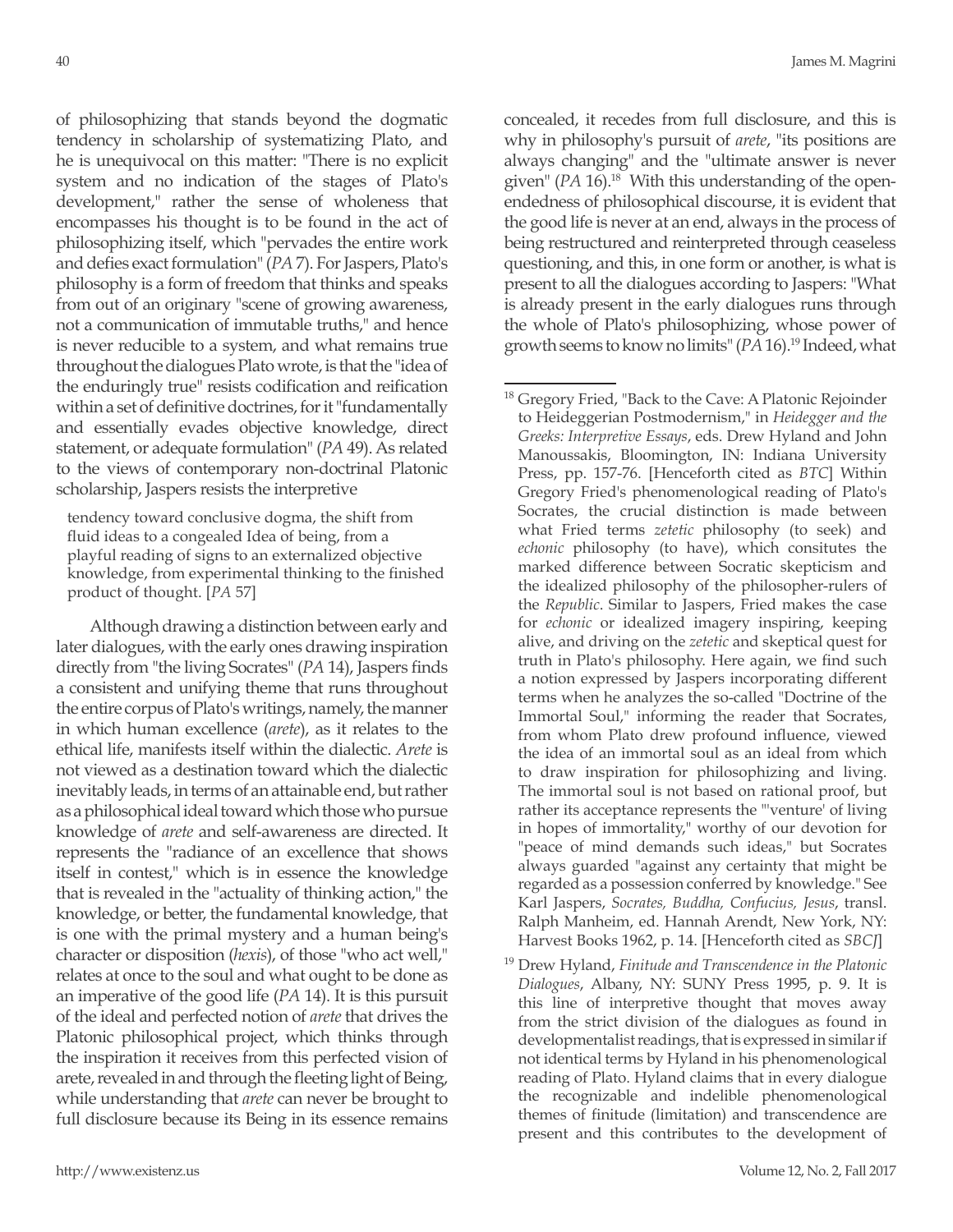Jaspers observes about Socrates, who "was filled with an awareness of his vocation" (*SBCJ* 7), might equally be true of Plato, who lived in the "lucidity of his reason, out of the Comprehensive of nonknowledge" and ultimately dedicated his life through obedience to an absolute imperative" in a way that won him "authentic being as the foundation of his decisions" (*WTW* 53).

I briefly turn to Jaspers' unique non-doctrinal view of the Forms (*eidoi*) or as he prefers, Ideas, in order to demonstrate its stark contrast to the doctrinal reading. The rigid two-world Platonic metaphysics upon which the doctrinal reading depends, is ineluctably linked with an ethics grounded in knowledge, exclusively related to the realm of the intelligible Being (*on*) as opposed to the realm of the perceptual or sensual Becoming (*me on*). Here, the Ideas serve an ontological and transcendental model or paradigm of reality that the terrestrial realm instantiates or imitates. This indicates in a disingenuous manner that in order to demonstrate *arete* and moral excellence, knowledge of the Form or essence (Being) of virtue must be acquired and possessed by the philosopher in terms of certainty. In his non-doctrinal reading, Jaspers observes that notions of Ideas manifest in various ways throughout many of the dialogues, "some of which run through the whole work from the earliest dialogues, while others make their appearance later" (*PA* 31).<sup>20</sup> In one way or another, the Ideas play a role in directing the philosopher's thought toward the perfected and idealized realm of true Being (the realm of the Ideas),

but their expression changes according to the manner in which the search is communicated. When they become fixated in a doctrine [it] creates insoluble problems. [*PA* 31]

a deeper sense of understanding human excellence. This opens the potential for an interpretation that in its own unique way allows each dialogue to express these themes while avoiding the rigid systematizing common to the both the developmentalist and unitarian views.

 $20$  Jaspers rightly points out, by turning to the Greeks, that Plato employs a host of varying terms when referencing the Ideas, contributing to their general ambiguous nature or natures in relation to his philosophy, for instance, "form (*eidos*), shape (*morphe*), type (*genos*), essence (*ousia*), unity (*monas*, *henas*)." Plato often is unclear as to what is included in the "world of Ideas, of whether everything which in any way is also has its Idea" (*PA* 30), such as living things like human beings or horses and manufactured items or artifacts such as tables or beds.

Hyland points out that for Plato's unending pursuit of the ethical life and the virtues, as it is concerned with the realm of the normative, the Ideas can be imagined as "principles of intelligibility" (*FTP* 165-95), in terms of inspirational visions or idealized vistas into the Being of virtue, which propel forward the philosopher's pursuit of *arete*. There is one consistent notion that can be drawn from Jaspers complex interpretation of the Ideas without lessening their import within Platonic philosophy, namely, Plato's philosophy instantiates the drive to conceptualize a thing's unity, clearly a response to the Pre-Socratic problem of the one and the many, that underlies the Ideas, for instance, "the individual horse perishes but the concept of the horse endures" (*PA* 31) and, as importantly related to ethical concerns, despite the various manifestations of virtue in particular situations, there is an Idea of virtue that gives unity, as a principle of intelligibility, to the manifold ways that virtue comes to presence. Since we do not have a proper *logos* available to bring the Ideas to stand in thought and language with categorical veracity, Jaspers claims we should turn to the metaphorical and even poetic language Plato incorporates, which is best suited for attempting to describe the Ideas, for it offers an intimation of and pathway into something that can perhaps inspire and point us in the direction of such Ideas as a perfected form of reality and potentially keep our "gaze fixed in that direction" (*PA* 30). Since the existential-transcendent realm defies communication via traditional modes of communication and its being beyond reasoned argumentation and syllogistic logic, the Ideas are "adumbrated in metaphors and concepts" (*PA* 29), and here it is possible to add to metaphors and concepts, myths and the hypothetical thought experiments of Socrates.<sup>21</sup> Although such communication might confuse, or appears to be arcane, "it is just this absence of finite clarity that gives us an intimation of something that cannot be communicated in any other way" (*PA* 30).

## **Fundamental Knowledge: Knowledge that is One with the Reality of the Knower**

In their doctrinal reading of Plato's *Republic*, Sahakian and Sahakian claim that once dialectic argumentation

<sup>&</sup>lt;sup>21</sup> Jean-Francois Mattei, "The Theater of Myth in Plato," in Platonic Writings/Platonic Readings, ed. Charles Griswold, Jr., New York, NY: Routledge 1988, pp. 66- 83, here p. 67.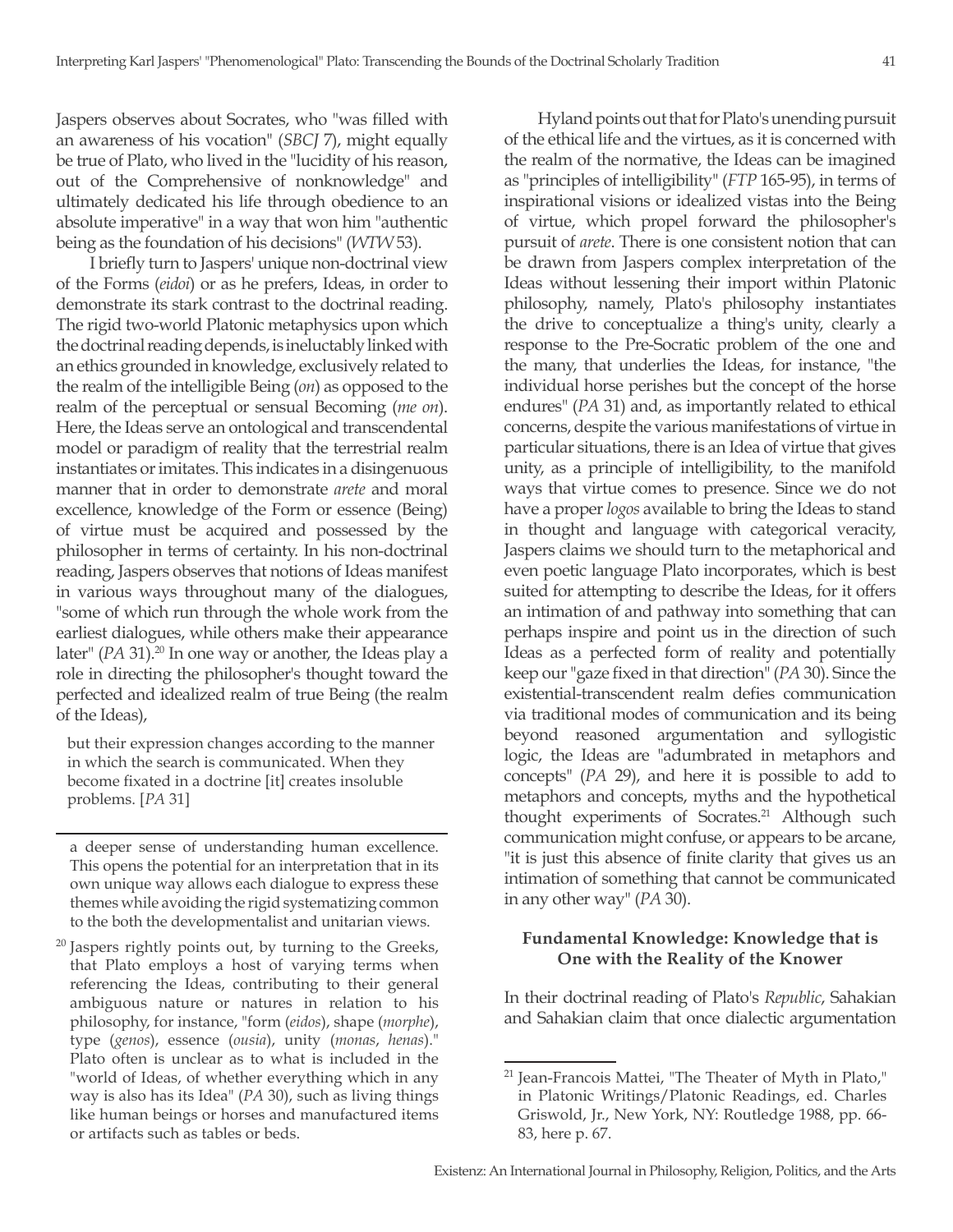passes beyond the mode of discursive reasoning and the hypothetical method, the illustration of truths through images is no longer required; in this approach, a diagram or allegory "ascertains the truth as it really is" (*P* 122). The movement through the Divided Line, a graded hierarchy of forms of knowledge, levels of their reliability, and realms of their respective intelligibility (intellectual/perceptual), is the educative "passage from the natural world of sense to the ultimately real world of thought, that is, from appearance to reality," whereby the knowledge of the "Good is attained through dialectic intuition" (*P* 122). There are metaphysical, epistemological, educational, and ethical issues bound up with the doctrinal reading of the dialectic, which are problematic and traceable to the understanding of the dialectic as a truth-divining (*noetic*) method that destroys the philosopher's use of and dependence on hypotheses (*dianoia*) and puts the dialectician in direct intellectual contact with the Idea of the Good. The authors state explicitly that when the mind makes "direct contact with the Platonic ideals and the Good," reaching a state of knowledge that is "absolutely true and enduring" (*P*  148), the hypotheses are disposable because they are "no longer required in perfect intellection or dialectic knowledge" (*P* 151). The foregoing interpretation is problematic for those espousing the doctrinal position, for it ignores that Plato's Socrates has little if anything to say about exactly how this form of instruction in the dialectic actually transpires or about how the desired results are supposedly achieved, and in the *Republic*, from whence this doctrinal reading originates, Plato's Socrates actually denies that such epistemological results are even possible.

In this view, as against that of Jaspers' interpretation of Plato's practice of philosophy, the understanding of both the dialectic and its effectiveness along with the type of knowledge or truth that might be associated with the virtues in Platonic philosophy is questionable. Stated succinctly, a doctrinal reading wrongly categorizes the dialectic as a disposable method that is applicable within and transferable to many situations. It is also problematic to claim that the dialectic is a successful method for acquiring and hence possessing intellectual insight (*noesis*) or certainty about the truth of the First Principles, which enables philosopher rulers to deduce from these principles the *eidoi* of the individual virtues that Socrates talks of, such as justice, courage, piety, *sophrosune*, and wisdom. This gives the disingenuous impression that the dialectic produces a product (*ergon*) that stands outside the (*poietic*) process of its unfolding through the *elenctic* dynamic of question-response-refutation. A doctrinal reading also endorses an erroneous interpretation of Plato, ascribing to the philosopher the belief that knowledge of virtue is like a *techne*, or form of technical knowledge, and hence can be acquired and possessed and then passed along through transmission. This is not the case, for this is neither a view of philosophy, nor of dialectic, nor does it pursue a form of knowledge that either Jaspers or Plato endorses. Jaspers makes this clear for his readers when he articulates that fundamental knowledge associated with the virtues in Plato, "cannot be taught in the same way as the knowledge that is a means to an end" (*OSQ* 34).<sup>22</sup> Jaspers contends that fundamental knowledge is inseparable from the type of dialectic-thinking that Plato advocates and describes in the dialogues. Jaspers links fundamental knowledge to the revelation of Being or, what might be understood in relation to Jaspers' Plato, the primordial mystery that is inherent in all things. Such existential insight into the Being of *arete* does not possess a definitive instrumental value and, as stated, is never reducible to "formable knowledge" or to "dogmas and articles of faith" (*WTW* 12).

Several characteristics of the fundamental knowledge of virtue can be drawn out from Jaspers' analysis: Fundamental knowledge is irreducible to propositional discourse, in that we cannot capture and hence possess the reality or the very Being of the virtues in an objective manner, stating definitively, "Justice is  $x$ " "Courage is y," or "*Sophrosune* is z," which is to say, the original Socratic question, *ti esti*; this indicates "What is it?" in transliterated Greek, finds no definitive response, arrives at no complete state of closure, refuses to terminate in propositions, because it is always on-theway. Fundamental knowledge is non-propositional in nature and might be said to be manifest and revelatory as opposed to describable or explainable, as there is no object that can be explicated with the sense of clarity and certainty associated with propositions—*techne* and *episteme*—for that which "by its very nature is essential refuses to be fixated in doctrine, for in such fixation it would be lost" (*PA* 21). Fundamental knowledge might be said to be manifest and neither fully describable nor explainable because it shows itself as it is demonstrated

<sup>&</sup>lt;sup>22</sup> Kirkland's phenomenological conclusion aligns with that of Jaspers regarding the knowledge of the virtues, for human wisdom of arete is "nothing other than the acknowledgement of not having a techne-like grasp of virtue" (*OSQ* 77).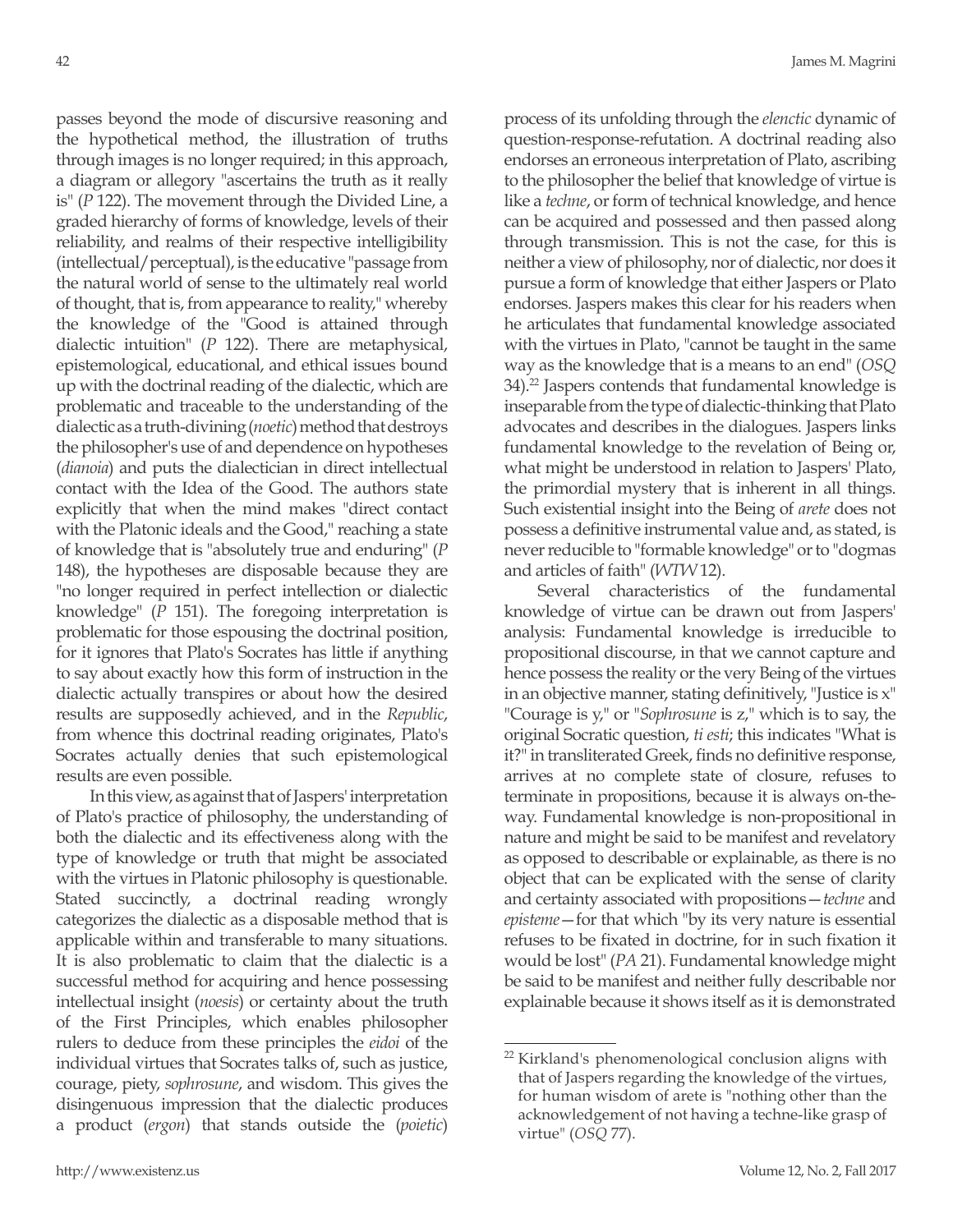in *praxis* as it emerges from and hence provides insight into our ethical disposition (*hexis*) to act in one way or another, and this occurs in the very act of questioning the virtues and, ultimately, in the authentic life dedicated to the philosophical pursuit of arete. Jaspers talks of fundamental knowledge illuminating the way of Plato's philosophical thinking, in that it arises or manifests as we traverse the path directed toward understanding the ethical life, while it simultaneously illumes or lights the entire philosophical journey (*DDP* 1-20).<sup>23</sup> Indeed, the essence of Platonic thinking in relation to fundamental knowledge is an "orderly speaking in questions and answers in the hope of finding a path upon which the final illumination provides guidance without becoming an object" (*PA* 17).

Indeed, this is the reason why Plato in *Letter VII* goes to great lengths to explain that the so-called content of his philosophy, which of course in essence is the concern for pursuing and interrogating the virtues and the understanding thereof in search of the ethical life, defies description and explanation like other subjects, for fundamental knowledge of the virtues manifests and is revealed in a practice mirroring Jaspers' *philosophieren* when "living with the subject itself in frequent dialogue, as a light kindled from a leaping flame, comes to be in the soul [disposition] where it presently nourishes itself"  $(341 \text{ c-d})$ .<sup>24</sup> When pondering the type of thought and knowledge associated with the pursuit of Plato's philosophical project, Jaspers asserts that it is "not essentially an acquisition of something," but instead an originary "soaring of one's own being: with this knowledge man is transformed" though a mode of attunement (*Stimmung*) that instantiates a change to or "turning around" (*periagoge*) of the disposition (*hexis*), transformed as it is "guided by whatever is revealed in thought," and this occurrence, the moment when knowledge nourishes the soul, is the "basic trait of philosophical reflection from Plato" (*PA*

19). The event of *periagoge* is a moment (*Augenblick*) of change, attunement, and enlightenment that nourishes the soul or disposition and strengthens the bond and relationship between *logos* and *bios*. Here, logos, refers to the ever-renewed pursuit of fundamental knowledge of the virtues as this pursuit instantiates and defines the philosophical and therapeutic project of care for the soul, which is the ethical life (*bios*) for Plato.

This indicates, in a radical manner, that in the pursuit of virtue, human beings instantiate virtue, for in the "fundamental knowledge of justice [humans] become just" (*PA* 20). Jaspers points out that in the presence of fundamental knowledge there is a relationship established between the will to do good and the knowledge that inspires our fundamental drive to act, to deliberate and choose well, in an essential understanding and attunement of *arete*. Fundamental knowledge of the virtues occurs only in dialogue, within a community. Since there is a transformation (*periagoge*) to one's Being or disposition, there is an undeniable connection between fundamental knowledge and self-knowledge or self-awareness. In proximity to the notion of *periagoge* that I develop here, also Waugh recognizes that in the presence of fundamental knowledge "one is transformed by the knowledge one gains; consequently it is a process which never reaches certainty nor a conclusion," and although "we do not acquire this knowledge—perhaps because we do not acquire this knowledge—it transforms us" (*JOP* 76-7). For fundamental knowledge "is always in motion" and it is a "knowing that is one with the reality of the knower" (*PA* 44-5), and hence in addition to the undeniable practical (*phroentic*) element linked with the unique understanding the virtues for Plato, there is also a unique reflexive component to fundamental knowledge. Jaspers stresses that knowing and being oneself is most authentic when what is most one's own is pursued, which occurs only in the drive toward *philosophia* and the potential good that comes when discoursing among non-competitive and like-minded individuals concerned with administering therapy to each other's soul. This notion of self-knowledge might be related to the living Socrates' devotion to adhering to the Delphic epigram, "Know thyself" (*gnothi seaton*), for Socrates within his practice of the elenchus-dialectic "does not hand down wisdom but makes the other find it," by turning toward the self, and this indicates that "each man must find knowledge himself; it is not a commodity that can be passed from hand to hand, but can only be awakened" (*SBCJ* 8) in the soul of the

<sup>&</sup>lt;sup>23</sup> It must be noted that in Platonic scholarship the recognition and analysis of non-propositional knowledge of the virtues in Plato's dialogues receives the most thorough treatment in the writings of Gonzalez. In light of and inspired by Gonzalez's dramatically original reading, I have sought to draw out the phenomenological elements of such an interpretation as they might relate to Jaspers' phenomenological understanding of Plato.

<sup>24</sup> Plato, "Letters," in *Complete Works*, ed. John M. Cooper, Bloomington, IN: Indiana University Press 1997, pp. 1634-1676, here p. 1659.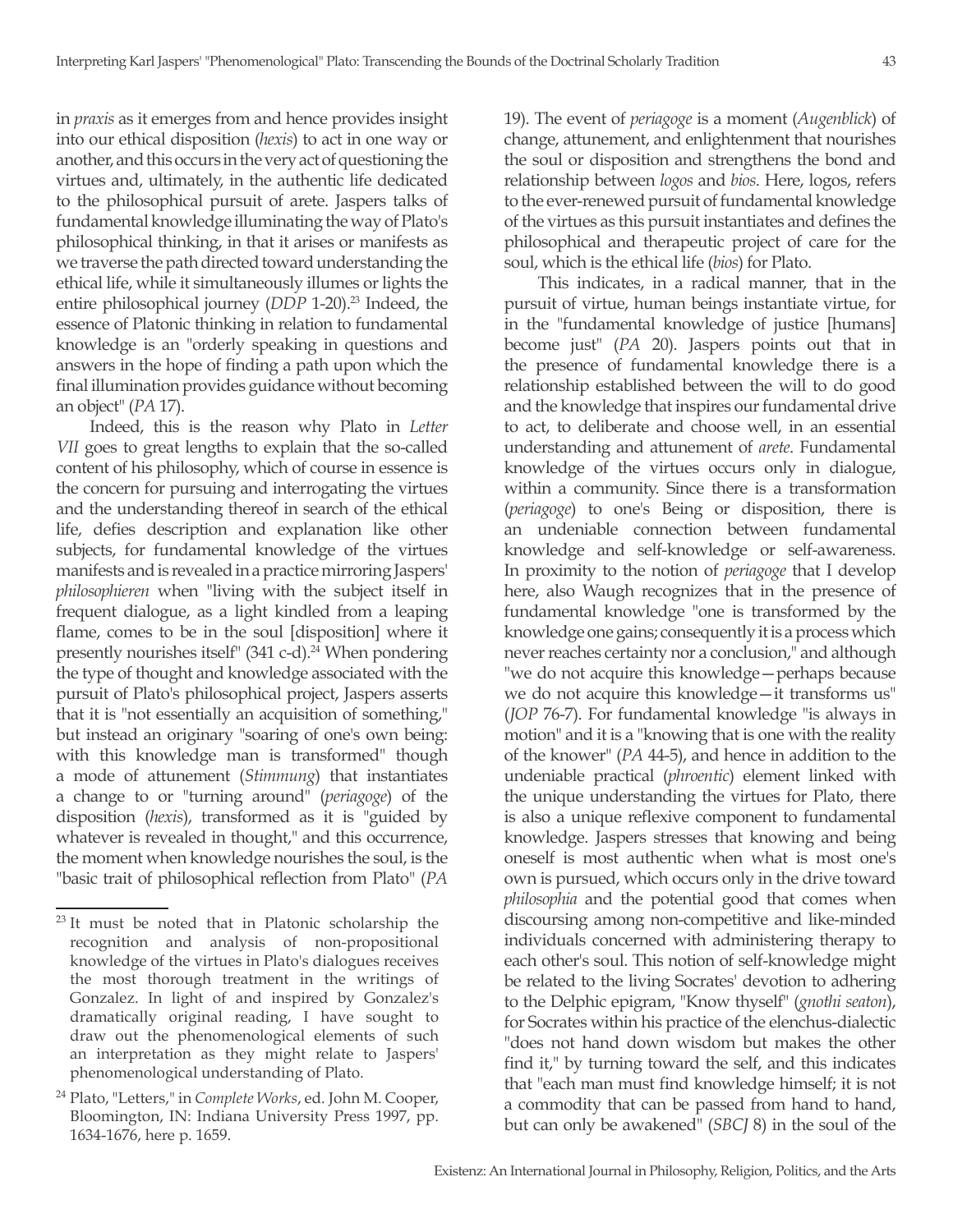questioner, which is inseparable from a developing sense of self-awareness. This self-awareness includes the ever-deepening understanding of the individual's relation to the Being of the virtues and their proper place in a good and just life.

What is ultimately called for, Jaspers argues, as drawn from his reading of Plato, is the crucial understanding of the relationship between fundamental knowledge and finite ways of knowing the world along with our place within the world, and here, I reiterate that the existential and everyday ways of inhabiting the world are inseparable. Finite knowledge, which is termed formable, objective, or propositional knowledge, holds "consequences in the technically governable world outside me and within me," however, it does not function in such a way as to change or attune my Being; "it brings about no transformation in its possessor," and since it does not influence the soul or disposition of its possessor, "it is neutral in regard to good and evil, it can be used and misused" (*PA* 20). It is ultimately fundamental knowledge that gives "finite knowledge its guidance and so dispels its neutrality" (*PA* 20). Jaspers brings the reader's attention to an incident recounted in the *Charmides* that expresses the idea of the crucial difference between the fundamental knowledge of good and evil as it differs from both *techne* and episteme as expressed by Plato through Socrates' dream of the perfect technological state, which although efficient and productive, is bereft of an authentic sense of morality without philosophy and the understanding of good and evil, without which none of the fine technological things will be done in an excellent or good way (173a-174e).<sup>25</sup>

## **Fundamental Knowledge and the Unfolding of the Dialectic: Dialectic as the Thought-Dynamic of the Thinker Transforming Himself**

Describing Plato's philosophical method as "dialecticas-dialogue," does not point out that Plato wrote dialogues, but rather emphasizes that Jaspers views the philosophical practice of interrogating as being the essence of human *arete* in terms of an extended and renewed conversation that unfolds through dialectic interchange, a back-and-forth that deals with a refutation (*elenchus*) that is directed toward a positive, albeit limited, form of philosophical enlightenment. Jaspers' view is related to contemporary phenomenological readings of Plato inasmuch as that the dialectic is radically unlike the scientific method and does not terminate in the sure and certain grasp of truth that functions as a product of dialectic unfolding, presumably standing outside the interpretive process of questioning. Jaspers calls the dialectic the "thought-dynamic of the thinker who transforms himself in rising to higher knowledge" (*PA* 35), and all insight of a higher existential order requires the soul's turning to an enlightened state (*periagoge*) and back to itself, which as Jaspers informs us is an event inseparable from authentic education (*paideia*) as it is conceived by Plato. This transformation that comes from the outside, it is a variant of selfawareness, which indicates that knowledge cannot be poured into a human being as if one were an empty vessel, nor is it a change that can be expressed in and through the accomplishment of definitive and quantifiable objectives, as it would be consistent with a systematized or standardized education. The *periagoge* unique to the dialectic is an experience or event of enlightenment through the revelation of fundamental knowledge that inspires a change to one's Being, soul, or disposition (*hexis*). Thus, the dialectic "does not bring knowledge of a new object which we then apprehend, but aspires with the help of the idea to transform our conscious being" (*WTW* 31). This view of the experience of fundamental knowledge, the abrupt presence of the lighted flame of truth in the midst of the dialectic's unfolding (the *Augenblick*), defies dogmatic readings of Plato's dialectic, for it is directed, much like Plato's thought in its entirety, toward the "attempt to fashion an instrument for the communication of an independently achieved awareness of being—not a self-sufficient body of objective knowledge" (*PA* 42).

The dialectic embodies an "ascending movement and thinking in being itself," a "dynamic that directs us forward" as we hold ourselves within the vacillations of the precarious, unpredictable, and difficult unfolding of the interpretive "circular movement of speculation" (*PA* 35-6). Contrary to the doctrinal reading of Plato, where the hypothetical method culminates in the *noetic* method and the absolute grasp of indelible truths—propositional or axiomatic—Jaspers proposes a unique understanding of the dialectic that is nondoctrinal in nature. The dialectics movement, which is focused on winnowing out false or questionable beliefs, interrogating untested opinions, and loosening the hold of dogmatic views, unfolds through interpretive

<sup>25</sup> Plato, "Charmides," in *Complete Works*, ed. John M. Cooper, Bloomington, IN: Indiana University Press 1997, pp. 639-663, here pp. 660-1.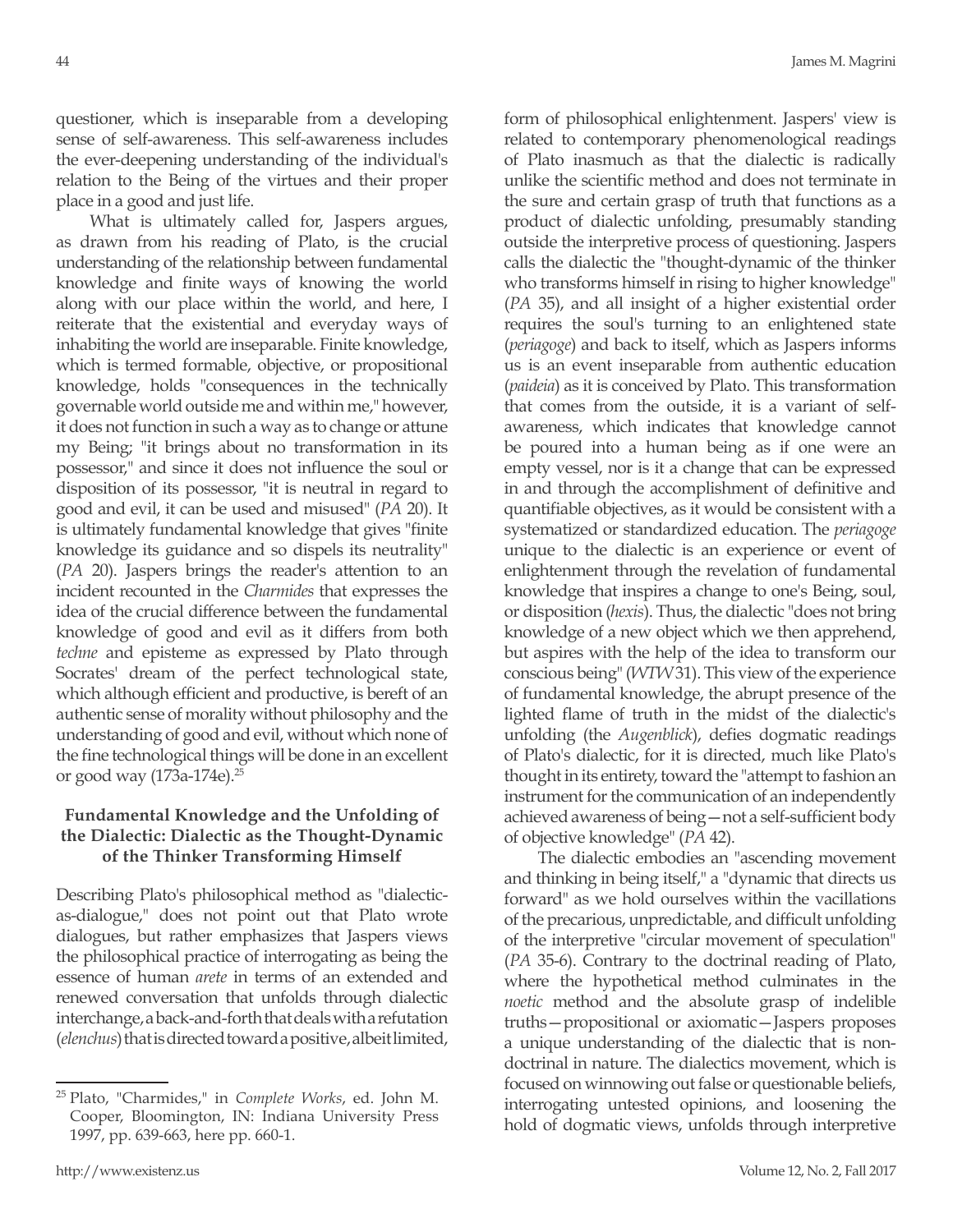activity that refutes and is eristic in the effort to arrive at positions that demonstrate temporary veracity through reasoned communal consensus, a form of warranted assertions, which is always open for reinterpretation through new and renewed lines of questioning. It is possible to understand the dialectic as comprising three repeatable stages or moments as described by Jaspers: (1) We consider the presuppositions grounding our beliefs and claims to truth, (2) We form hypotheses in order to test those views regarding those presuppositions and claims, and (3) We work toward wresting from concealment the fundamental knowledge that provides a glimpse into the hitherto unseen and unknown ground or *arche* of those original presuppositions, which locates Plato's Socrates and his interlocutors, through the making present of the truth, in the existential proximity of the Being of the virtue that is interrogated (*BTC* 167-8). Jaspers expresses the goal of the dialectic as the attempt "to think back to the beginning that precedes all presuppositions" and begins by attending to presuppositions that are neither viewed nor classified as "absolutely first and highest," but rather draws from these presuppositions in order to form hypotheses that serve as the dialectician's footing, the "steps mounting to that which has no presupposition, the beginning (*arche*) of the whole" (*PA* 37). Then, as opposed to stopping and jettisoning the method—as would be consistent with a doctrinal reading of Plato once the dialectic reveals the partial presence of *arche*, it descends again, "retaining everything that is related to the beginning" (*PA* 37). Whatever has been revealed in the fleeting moment of truth, disregards everything false and questionable, since opinions and beliefs are revealed in a new and clarifying light of truth and as such have been winnowed out.

To further the discussion relating to the three moments of the dialectic, I focus on the authentic place or *topos* of a human being within this unfolding process, and Jaspers names this locale, this context of dwelling, the "between." The dialectic, according to Jaspers, unfolds as it is situated, and here we must include the human condition in its essence, in-between opposing and contradictory ways-of-Being, for example, Being and non-Being: "Contradiction becomes a spur to motion, the medium in which opposites occur," within which "a 'driving power toward being' is experienced" (*PA* 38). Thought is always occurring and kindled by the encounter with oppositions and the movement between them that is the hallmark of Plato's dialectic for Jaspers. It is the task of the philosopher, according

to Plato, to mediate the realm of opposites, and it is through and within the unfolding of the dialectic that this mediation occurs, where "separates are joined, whereby the one is present in the other or has a share in it" (*PA* 37). The notion of the "between" in relation to Plato's philosophy and Plato's Socrates as philosopher can be understood in the following way: A human being is set out, or better, stretched out, between full knowledge (Being) and absolute ignorance (non-Being), and navigates this realm by mediating it, while participating in both extremes and finding the middle ground or the "between."26 As philosopher one is in a sense condemned to this realm, for although one always seeks to exist beyond the state of non-knowing, and hence avoids falling victim to dwelling within ignorance, the full disclosure of truth remains elusive, the full revelation of the Being of the virtues pursued remains shrouded in mystery, due to certain aspects of the idealized and perfected vision of their essence.

Indeed, as stated earlier in relation to *philosophieren*, Jaspers believes that it is essential to embrace and shelter this mystery, for we recognize that in "the clearest communication of his thoughts…the mystery of philosophical endeavor becomes speech while remaining always present as mystery" (*WTW* 177). It for this reason that Plato incorporates in addition to the *logoi*, myths and hypothetical thought exercises that Socrates regularly practices attempting to communicate through intimation and gesture what the truth of Being might be like. Here, it is possible to understand Jaspers' concept of ciphers in terms of Plato's unique and *poietic* way of gesturing towards or intimating existential understanding that cannot be articulated in everyday modes of language. "Ciphers (*Chiffreschrift*)," as Filiz Peach informs us, are "intuitive symbols," which are, however irreducible to symbols, this is so because "symbols objectify what they symbolize, where as ciphers do not," and so, in a sense, speak the language

<sup>26</sup> Pierre Hadot, *What is Ancient Philosophy?*, transl. Michael Chase, Cambridge, MA: Harvard University Press 2002, pp. 39-51. Hadot offers an interesting analysis of this realm of the "between" in Platonic philosophy by turning to Diotima's teaching in the Symposium (23c-d), where there is focus on the crucial difference between Socratic ignorance and base ignorance when compared to the all-knowing immortal gods. Here, too we encounter the notion of philosophy being stretched out between and mediating—much like *Eros*—the realm of base ignorance and divine omniscience.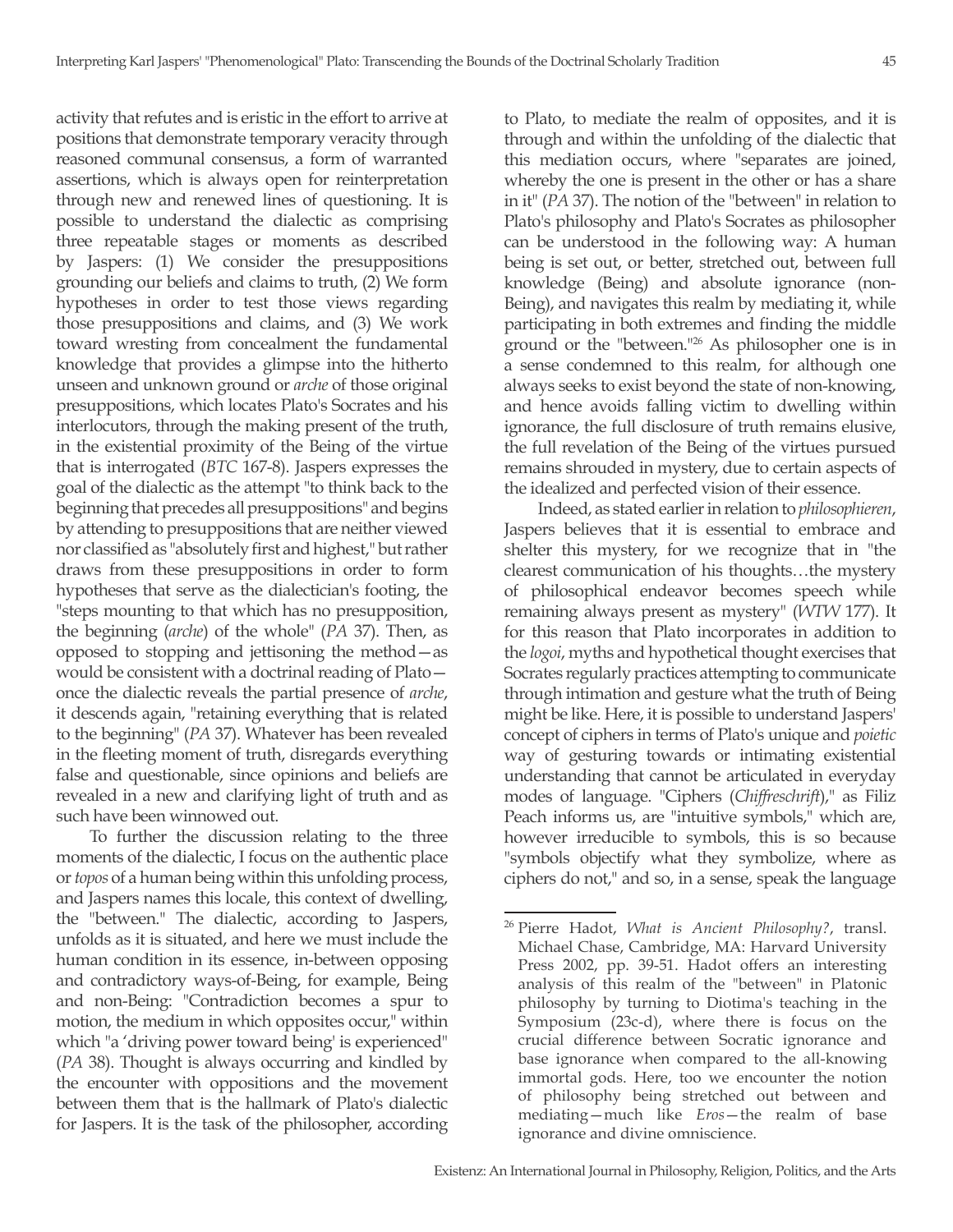of the mystery (*DDE* 41). Ciphers, we might say, serve as the authentic language of the between, which a true philosopher seeks to inhabit when pursuing the ethical life, and by working tirelessly through the ever-renewing stages of the dialectic, by repeatedly interpreting and re-interpreting one's findings, with the purpose of clarifying the knowledge that has been temporarily brought to stand through the dialogic and interrogative processes.

Since Jaspers refers to the dialectic as the thought dynamic within which the thinker transforms himself, it is necessary to attempt to elucidate the moment of turning (*periagoge*), of transformation to the soul (disposition), which is the event of the revelation of fundamental knowledge in the midst of the dialectic's unfolding, facilitating the moment of enlightenment. In straightforward terms, Jaspers refers to this as an event of learning, and it is the case that in the moments of truth's flashing forth, those who participate in the dialectic actually do learn, their understanding of the subject of their interrogation is deepened, and their Being or disposition transforms—a turning of the soul back toward itself and enlightened (*periagoge*) in the presence of fundamental knowledge of the virtues, they become virtuous. Reading the moment of truth's revelation in terms of the *Augenblick* in a phenomenological way, is consistent with what Peach terms the "existential interpretation" of the *Augenblick* (*DDE* 124-8).27 On this understanding, the *Augenblick* might be said to represent the moment of revelation where there is an experience of a "subjective existential moment in objective time," an existential experience "when one's awareness of Being is most acute" (*DDE* 127), when the individual moves into existential proximity to Being, "'touching' the transcendent realm as it were" (*DDE* 128). This is precisely what Jaspers claims about the illumination of fundamental knowledge in the dialectic, which occurs at a "point where suddenly, in a single moment, the good itself, true being, that which surpasses comprehension and can never be captured, is present to the insight" (*PA* 43). This indicates that in the *Augenblick* the Being of the virtue reveals itself, a moment of unconcealment occurs, and through a momentary crack, or renting of the veil of everyday experience, the light of fundamental knowledge shines through—nourishing the soul. And because participation in this event is transformative, as an event of *periagoge*, it is ecstatic, in that the participants are attuned and transported, they momentarily transcend or stand outside objective modes of cognizing and relating to their experience of the world and others.<sup>28</sup> In this way, as Peach observes, a human being "has an awareness of the transcendental dimension in human existence," and it is a moment within which it is possible to experience an awakening to one's authentic selfhood (*DDE* 132). At the moment of the *Augenblick*, when participants in the dialectic are transported into the presence of the Being of the virtues, they move into closer existential proximity to a perfected form of knowledge, while at once attuned to the understanding that the distance between limited human wisdom and a perfected idealized omniscience can never be fully traversed and closed, for Being always recedes from full-concealment, forever retains its essence as mystery.

Jaspers contends: "If good and the Ideas cannot be taught directly, they can be fostered in dialectical thinking" (*PA* 42). To conclude this section and to

The basic distinction Peach makes between mystical and existential readings of the *Augenblick* centers on the notion of eternity in Jaspers' philosophy as related to death, deathlessness, *Existenz*, and Transcendence. In the "mystical reading," Being is eternal, and "since there is no dichotomy in Being," it is possible, upon death, to speak about one's *Existenz* as "the individual consciousness is absorbed in this ultimate reality and returns to its original source which is infinite and eternal," as becoming both eternal and timeless and "thereby deathless." Since Jaspers does not endorse the individual persisting after death, the "mystical interpretation does not represent Jaspers' metaphysical thinking in this respect," and so Peach argues that interpreters should turn to the "existential reading" of the *Augenblick* in relation to death and deathlessness (*DDE* 123-7).

 $28$  In line with our non-doctrinal Plato, challenging the traditional view espousing a two-world metaphysics and the absolute divide between reality and appearance, this moment of existential insight does not transport the individual beyond the everyday world—it is not an otherworldly (supra-sensuous) experience—rather, because the two realms are inseparable, it opens our everyday ways of understanding the world to the momentary experience of the existential-transcendent aspects of our Being-in-the-world. So, the *Augenblick* is an event that ultimately enhances and enriches our everyday experiences, in the precise way Jaspers claims that the revelation of fundamental knowledge enhances all modes of formable knowing.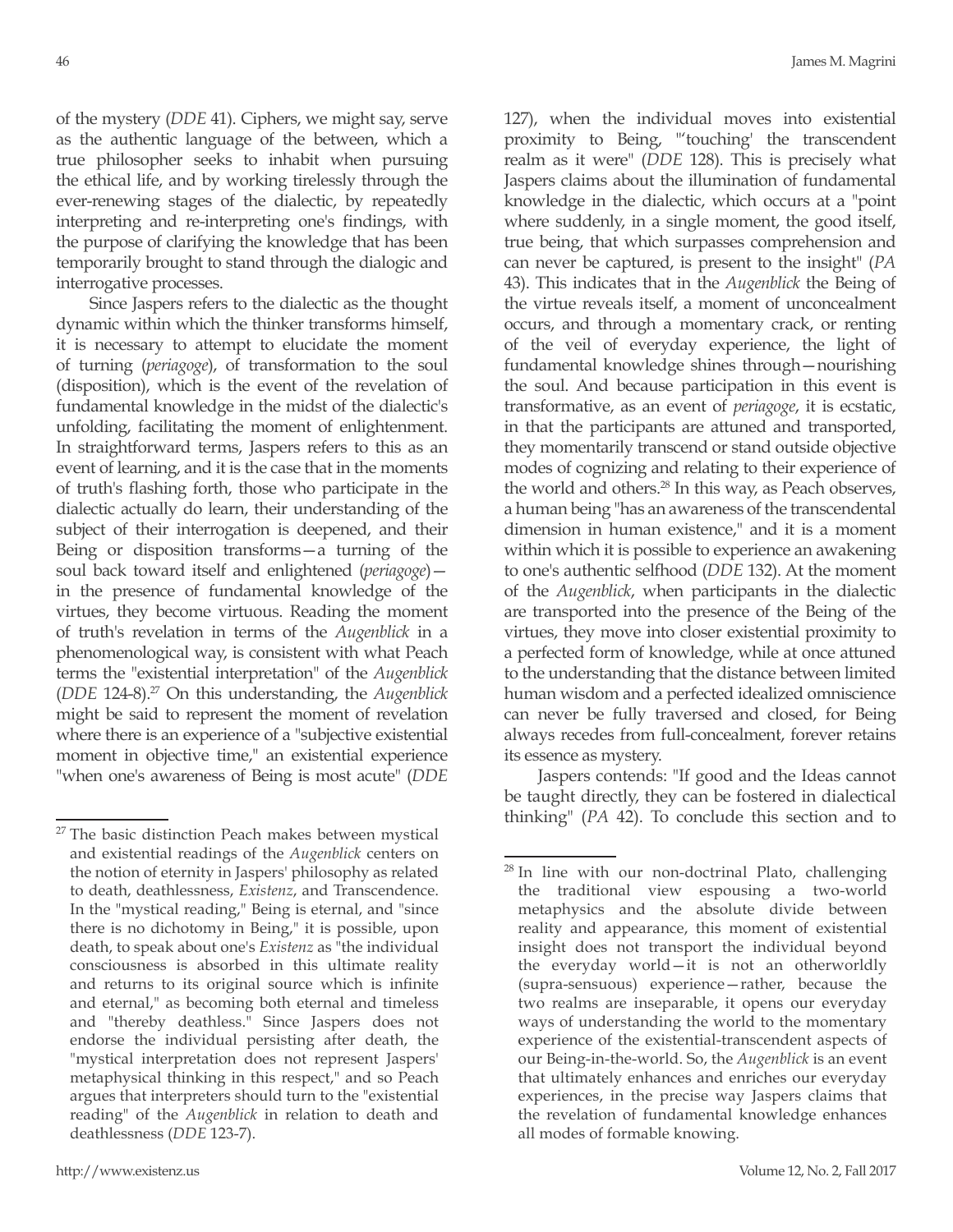reiterate a crucial point unique to Jaspers' early nondoctrinal interpretation of Plato, the insight into what I have referred to as the Being of virtue occurring in the dialectic happens only in and through the interpretive activity itself—and never as a product (*ergon*) that stands outside and apart from the process—for as stated, within the presence of the fundamental knowledge of justice, we become just, and the same might be said of wisdom, piety, *sophrosune*, and courage. So, in essence virtue is instantiated through the dialectic activity itself as one is enlightened in the encounter with fundamental knowledge of the virtue as it is being interrogated. This calls for Socrates and his interlocutors to hold themselves in the unfolding dialectic-as-dialogue despite the difficulties encountered. Where other interpreters, such as Francisco Gonzalez and Sean Kirkland, have rightly stressed the difficulty, danger, and pain of such an endeavor, Jaspers stresses several unique and crucial qualities of the soul or disposition necessary in order to inspire and push the dialectic forward—in a *protreptic* manner—that are worth mentioning: The ability to listen and good manners, which includes releasing ourselves over to the other in order to allow the other to be seen the best possible light. What I recognize as the humane component of dialectic communication is expressed by Waugh in the following terms: "Communication or dialogue [always] takes place between what is other-than-objects" (*JOP* 76). When an individual is open to listening to another one, he is at once "open to persuasion" and refuses to believe that he is "in the ultimate possession of truth" (*PA* 24). To embrace epistemic limitations with a healthy dose of skepticism includes the attunement to an authentic sense of Socratic ignorance, being aware that we do not know, and beyond, demonstrating an eagerness to further develop our understanding of things, for Plato recognizes that "Socrates always sought to provoke the knowledge of non-knowledge" (*PA* 27). For all dogmatic and purely polemical attitudes are the enemies of true dialectic-as-dialogue, which lives and thrives only within a context framed by candor and the "attitude of benevolence toward the other" in the effort to improve in a therapeutic manner the other's soul, and this is why as the "art of purification," the dialectic "opens the way to knowledge by showing men what they do not know," for those who believe they know "refuse to learn" (*PA* 25), refuse to enter into the dialectic in search of fundamental knowledge.

#### **Concluding Thoughts**

Jaspers' analyses of Plato and Socrates, despite their brevity, add valuable philosophical insights to Platonic studies. For example, Jaspers' use of ciphers and their relationship to myths and thought experiments that Socrates carried out; and in general, the manner in which ciphers relate to Plato's literary choice of writing dialogues as opposed to formal treaties, a theme that is prevalent in Waugh's studies of Plato.29 I have briefly touched upon how Jaspers' work relates in a phenomenological manner to the evolving scholarship in Continental thought in order to bring attention to the uniqueness and prescient nature of Jaspers' pioneering work on Plato. Jaspers' contributions to the phenomenological tradition deserve to be acknowledged and critically reviewed so that they further inspire the re-thinking, or reconceptualization, of Plato's philosophy in order to accord an explicit presence to Jaspers in future readings that seek to transcend analytic and doctrinal norms in the interpretation of Plato's work. It is noteworthy that Heidegger also provides phenomenological interpretations of both Plato and, in a far more limited way, Socrates. Currently, scholars disagree as to whether Heidegger's Plato is doctrinal or not, I claim that his reading of the so-called historical and protophenomenological Socrates (but not Heidegger's Plato) is decidedly reminiscent of the portrait of Jaspers' non-doctrinal Plato.<sup>30</sup> My speculative reading

<sup>&</sup>lt;sup>29</sup> For example, Joanne Waugh, "Socrates and the Character of Platonic Dialogue," in *Who Speaks for Plato? Studies in Platonic Anonymity*, ed. Gerald A. Press, Lanham, MD: Rowman & Littlefield Publishers, pp. 39-53.

<sup>30</sup> James M. Magrini, *Re-Conceptualizing Plato's Socrates at the Limits of Education: A Socratic Curriculum Grounded in Finite Human Transcendence*, New York, NY: Routledge 2017, pp. 49-59. In line with Francisco Gonzalez, I also interpret Heidegger as embracing and espousing a decidedly doctrinal reading of Plato. This Heideggerian vision of Plato in relation to the first beginning of philosophy is perhaps most (in)famously articulated and expressed in a detailed manner by Heidegger in "Plato's Doctrine of Truth." Indeed, as related to what was stated above, in *What Calls for Thinking?* Heidegger's interpretation of Socrates bears a striking resemblance to Heidegger himself; a pure ontological thinker who stands at a radical remove from any form of philosophy that might be systematized. However, the question of whether or